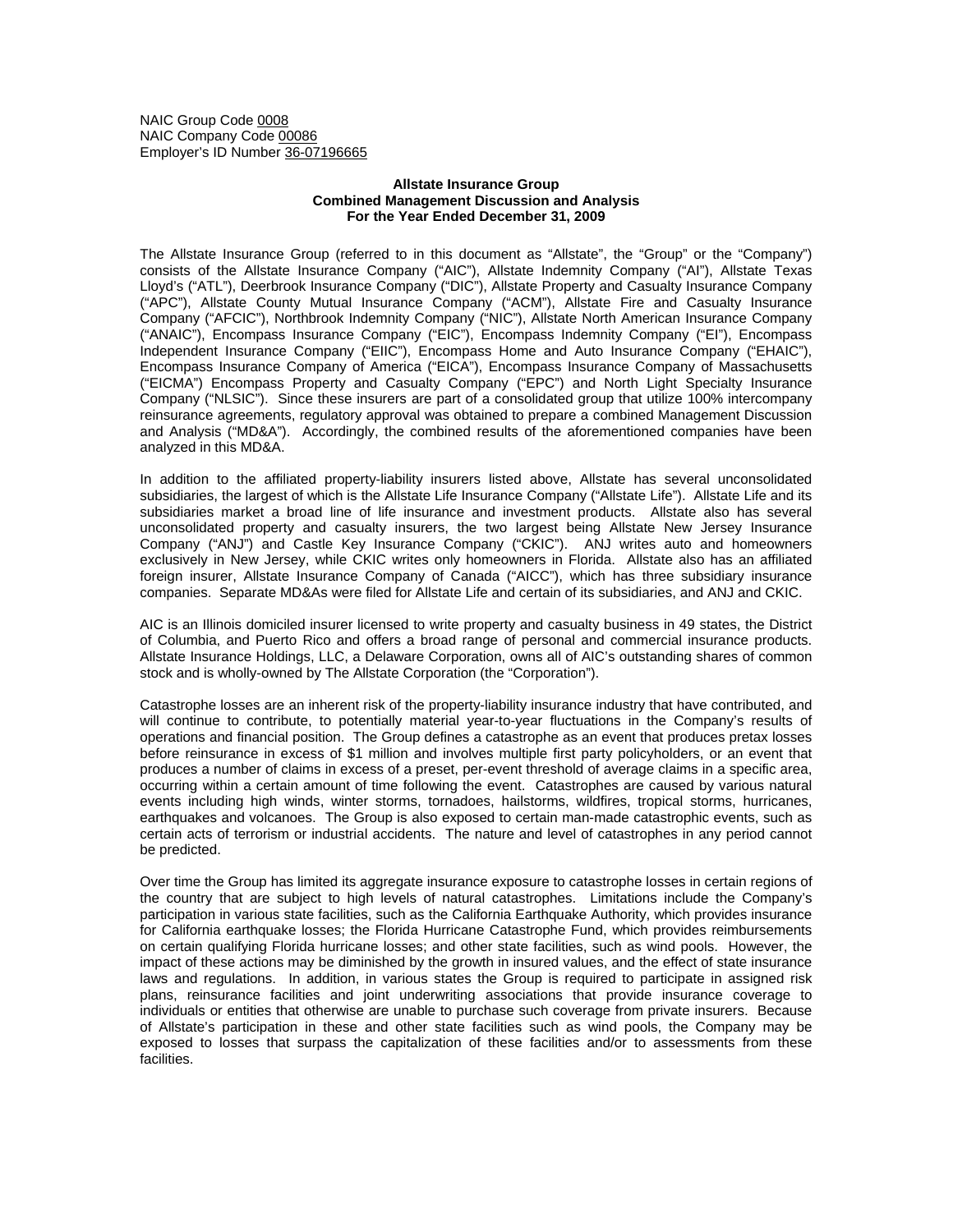Allstate continues to take actions to maintain an appropriate level of exposure to catastrophic events, including the following:

- Increased utilization of wind storm pools, including in Texas where Allstate cedes significant wind exposure related to insured property located in wind pool eligible areas along the coast including the Galveston Islands.
- No writing of new homeowners business in California.
- Renewals are no longer offered on certain homeowners insurance policies in New York in certain down-state geographical locations.

Property catastrophe exposure management includes purchasing reinsurance in areas that have known exposure to hurricanes, earthquakes, wildfires, fires following earthquake and other catastrophes. Allstate is working for changes in the regulatory environment, including recognizing the need for and improving appropriate risk based pricing and promoting the creation of government sponsored, privately funded solutions for mega-catastrophes.

The Group considers the greatest areas of potential catastrophe losses due to hurricanes generally to be major metropolitan centers in counties along the eastern and gulf coasts of the United States. Generally, the average premium on a property policy near these coasts is greater than other areas. However, average premiums are not considered commensurate with the inherent risk of loss. In addition, in various states Allstate is subject to assessments from assigned risk plans, reinsurance facilities and joint underwriting associations providing insurance for wind related property losses.

The Group has addressed it's risk of hurricane loss by, among other actions, purchasing reinsurance for specific states and on a countrywide basis for it's personal lines property insurance in areas most exposed to hurricanes; limiting personal homeowners new business writings in coastal areas in southern and eastern states; and not offering continuing coverage on certain policies in coastal countries in certain states. The Group's actions are expected to continue during 2010 in northeastern and certain other hurricane-prone states.

## **BUSINESS SEGMENTS**

The Company's property-liability operations consist of two business segments: Allstate Protection and Discontinued Lines and Coverages. Allstate Protection comprises two brands, the Allstate brand and Encompass® brand. Allstate Protection is principally engaged in the sale of personal property and casualty insurance, primarily private passenger auto and homeowners insurance, to individuals in the United States and Canada. Discontinued Lines and Coverages includes results from insurance coverage that Allstate no longer writes and results for certain commercial and other businesses in run-off. These segments are consistent with the groupings of financial information that management uses to evaluate performance and to determine the allocation of resources.

The Allstate brand will utilize targeted marketing delivered to high lifetime value prospects to promote the Company's strategic priorities, with messaging that continues to communicate affordability and the ease of switching to and doing business will Allstate, as well as highlighting the Company's comprehensive product and coverage options.

The Allstate brand is differentiated from competitors by offering a comprehensive range of product options as well as product customization, including Allstate® Your Choice Auto Insurance ("YCA") with options such as safe driving deductibles and a safe driving bonus. The Company will continue to focus on developing and introducing products and services that further differentiate Allstate and enhance the customer experience, and broaden customer relationships by identifying the greatest cross sell opportunities.

Within the Company's multiple distribution channels the Company is undergoing a focused effort to enhance it's capabilities by implementing uniform processes and standards to elevate the level and consistency of the customer experience.

Allstate continues to enhance technology to integrate the Company's distribution channels, improve customer service, facilitate the introduction of new products and services and reduce infrastructure costs related to supporting agencies and handling claims. These actions and others are designed to optimize the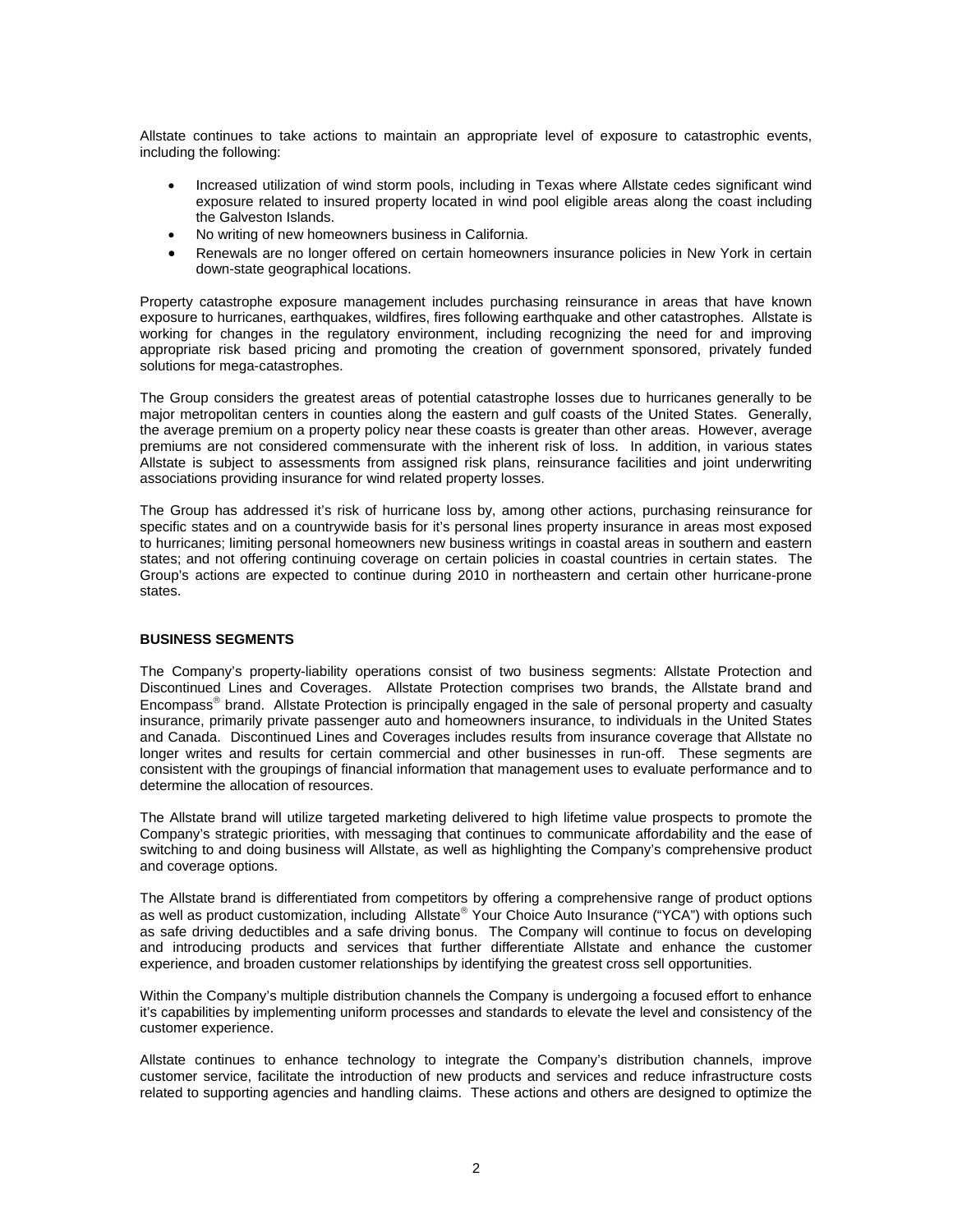effectiveness of the distribution and service channels by increasing the productivity of the Allstate brand's exclusive agencies and direct channels.

Both pricing and underwriting are designed to enhance the Company's competitive position and profit potential. The Company will provide and continue to enhance a range of discounts and attract more high lifetime value customer segments. The Company also increased the discount on homeowners customers receive if they insure their automobiles with Allstate.

Pricing sophistication which underlies the Company's Strategic Risk Management program uses a number of risk evaluation factors including insurance scoring, to the extent permissible by regulations, based on information that is obtained from credit reports. For Allstate brand auto and homeowners business, the Company continues to improve it's mix of customers towards those the Company considers high lifetime value that generally are homeowners that insure multiple autos, have better retention and more favorable loss experience.

The Company's strategy for the Encompass brand includes enhancing the Premier Package Policy (a product providing customers with the ability to simplify their insurance needs by consolidating their coverage into one policy, one bill, one premium and one renewal date), increasing distribution effectiveness and improving agency technology interfaces to become the package carrier of choice for aligned agencies and generate stable, consistent earnings growth.

The Allstate Protection segment also includes a separate organization called Emerging Businesses which is comprised of business insurance (commercial products for small business owners), Consumer household (specialty products including motorcycles, boats, renters and condominium insurance policies), Allstate dealer services (insurance and non-insurance products sold primarily to auto dealers), Allstate roadside services (retail and wholesale roadside assistance products) and Ivantage (insurance agency). Premiums written by Emerging Businesses, through all channels including the direct channel, were \$2.4 billion in 2009. The Company expects to accelerate profitable growth in Emerging Businesses during 2010.

Pricing of property products is typically intended to establish returns that are deemed acceptable over a long-term period. Losses, including losses from catastrophic events and weather-related losses (such as wind, hail, lightning and freeze losses not meeting the stated criteria to be declared a catastrophe) are accrued on an occurrence basis within the policy period. Therefore, in any reporting period, loss experience from catastrophic events and weather-related losses may contribute to negative or positive underwriting performance relative to the expectations that were incorporated into the products' pricing. Accordingly, property products are more capital intensive than other personal lines products.

## **FINANCIAL POSITION**

# **Cash and invested assets**

Allstate's investment strategy emphasizes safety of principal and consistent income generation, within a total return framework. This approach is designed to produce competitive returns over time, and to ensure financial strength and stability for paying claims, while maximizing economic value and surplus growth. The Company employs a strategic asset allocation model, which considers the nature of the liabilities and risk tolerances, as well as the risk and return parameters of the various asset classes in which the Company invests. The model's recommended asset allocation, along with duration and liquidity considerations, guides the Company's initial asset allocation. This is further adjusted based on an analysis of other potential market opportunities available. Portfolio performance is measured against benchmarks at target allocation weights.

The Company has a comprehensive portfolio monitoring process to identify and evaluate each security whose carrying values may be other-than-temporarily impaired. The portfolio monitoring process includes a quarterly review of all securities through a screening process which identifies instances where the fair value compared to amortized cost for bonds, including loan-backed and structured securities and cost for stocks is below established thresholds, and also includes the monitoring of other criteria such as ratings and payment defaults.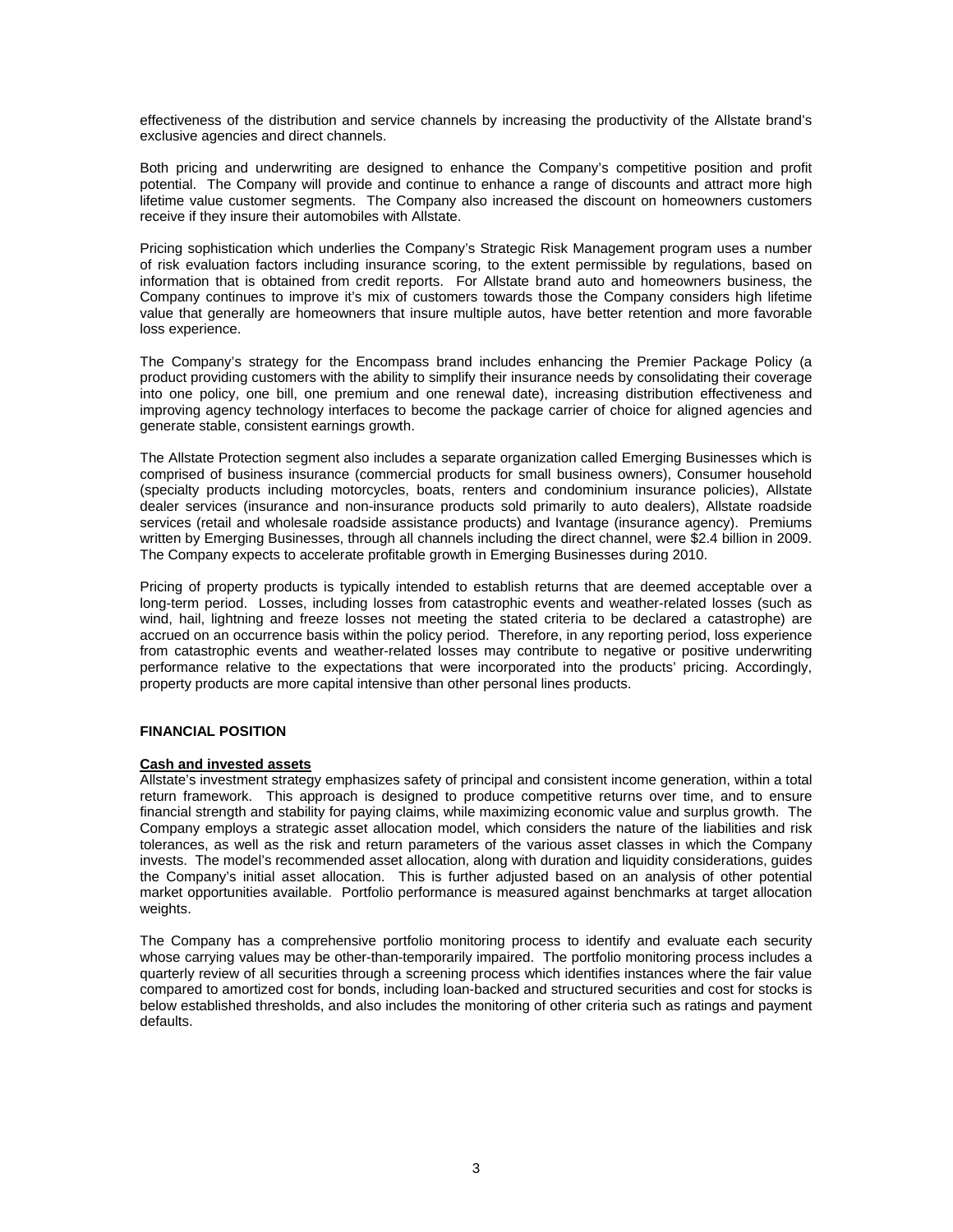The composition of the investment portfolio at December 31 was:

| (in millions)                 | 2009         | 2008         |  |
|-------------------------------|--------------|--------------|--|
| <b>Bonds</b>                  | \$<br>22,974 | \$<br>22,129 |  |
| <b>Preferred stocks</b>       | 129          | 233          |  |
| Common stocks                 | 8,864        | 6,511        |  |
| Mortgage loans on real estate | 47           | 104          |  |
| Real estate                   | 318          | 310          |  |
| Cash and cash equivalents     | (269)        | 742          |  |
| Short-term investments        | 64           | 320          |  |
| Other invested assets         | 2,566        | 2,641        |  |
|                               |              |              |  |
| Total                         | 34.693       | \$<br>32.990 |  |

Cash and invested assets increased 4.9%, or \$1.7 billion, primarily due to investing cash from operations. Additionally, common stocks increased mostly due to the increased investment in its subsidiary, Allstate Life.

# **Bonds**

The Group's bond portfolio consists of municipal bonds, corporate bonds, U.S. government bonds, mortgage-backed securities ("MBS") and asset-backed securities ("ABS"). Allstate generally holds it's bonds to maturity, but has classified all bonds as available for sale to allow maximum flexibility in portfolio management.

Municipal bonds including tax-exempt and taxable securities totaled \$13.8 billion, or 60% of the bond portfolio at December 31, 2009 compared to \$17.0 billion at December 31, 2008. The municipal bond portfolio at December 31, 2009 consisted of 4,138 issues from 1,691 issuers. The largest exposure to a single issuer was 1% of the municipal bond portfolio. Corporate entities were the ultimate obligors of 4% of the municipal bond portfolio.

Public corporate bonds totaled \$2.9 billion at December 31, 2009 compared to \$1.6 billion at December 31, 2008. As of December 31, 2009, the portfolio also contained \$734 million of privately placed corporate obligations, compared with \$559 million at December 31, 2008. Privately placed securities primarily consist of corporate issued senior debt securities that are in unregistered form and are directly negotiated with the borrower. Privately placed corporate securities are rated by the National Association of Insurance Commissioners ("NAIC") Securities Valuation Office based on information provided to them. 47.7% of the privately placed corporate securities in the Company's portfolio were rated by an independent rating agency.

MBS totaled \$1.8 billion at December 31, 2009 compared to \$1.1 billion at December 31, 2008, of which 93.9% were investment grade in 2009. The credit risk associated with MBS was mitigated due to the fact that 62.7% of the portfolio consists of securities that were issued by, or have underlying collateral that is guaranteed by, U.S. government agencies. The MBS portfolio is subject to interest rate risk, but unlike other fixed income securities, is additionally subject to significant prepayment risk from the underlying mortgages.

ABS totaled \$1.3 billion at December 31, 2009 compared to \$1.5 billion at December 31, 2008. Credit risk is managed by monitoring the performance of the collateral. In addition, many of the securities in the ABS portfolio are credit enhanced with features such as overcollateralization, subordinated structures, reserve funds, guarantees and/or insurance. A portion of the ABS portfolio is also subject to interest rate risk since price volatility and the ultimate realized yields are affected by the rate of prepayment of the underlying assets.

The Company identified it had exposure to subprime residential mortgage related risk in the form of asset-backed residential mortgage-backed securities ("ABS RMBS"), as well as a limited partnership investment. The ABS RMBS portfolio includes securities that are collateralized by mortgage loans issued to borrowers that cannot qualify for prime or alternative financing terms due in part to an impaired or limited credit history. It also includes securities that are collateralized by certain second lien mortgages regardless of the borrower's credit profile. At December 31, 2009, the ABS RMBS portfolio had net unrealized losses of \$78 million, of which \$79 million were gross unrealized losses and \$1 million were gross unrealized gains. At December 31, 2008, the ABS RMBS portfolio had net unrealized losses of \$327 million, of which \$330 million were gross unrealized losses and \$3 million were gross unrealized gains.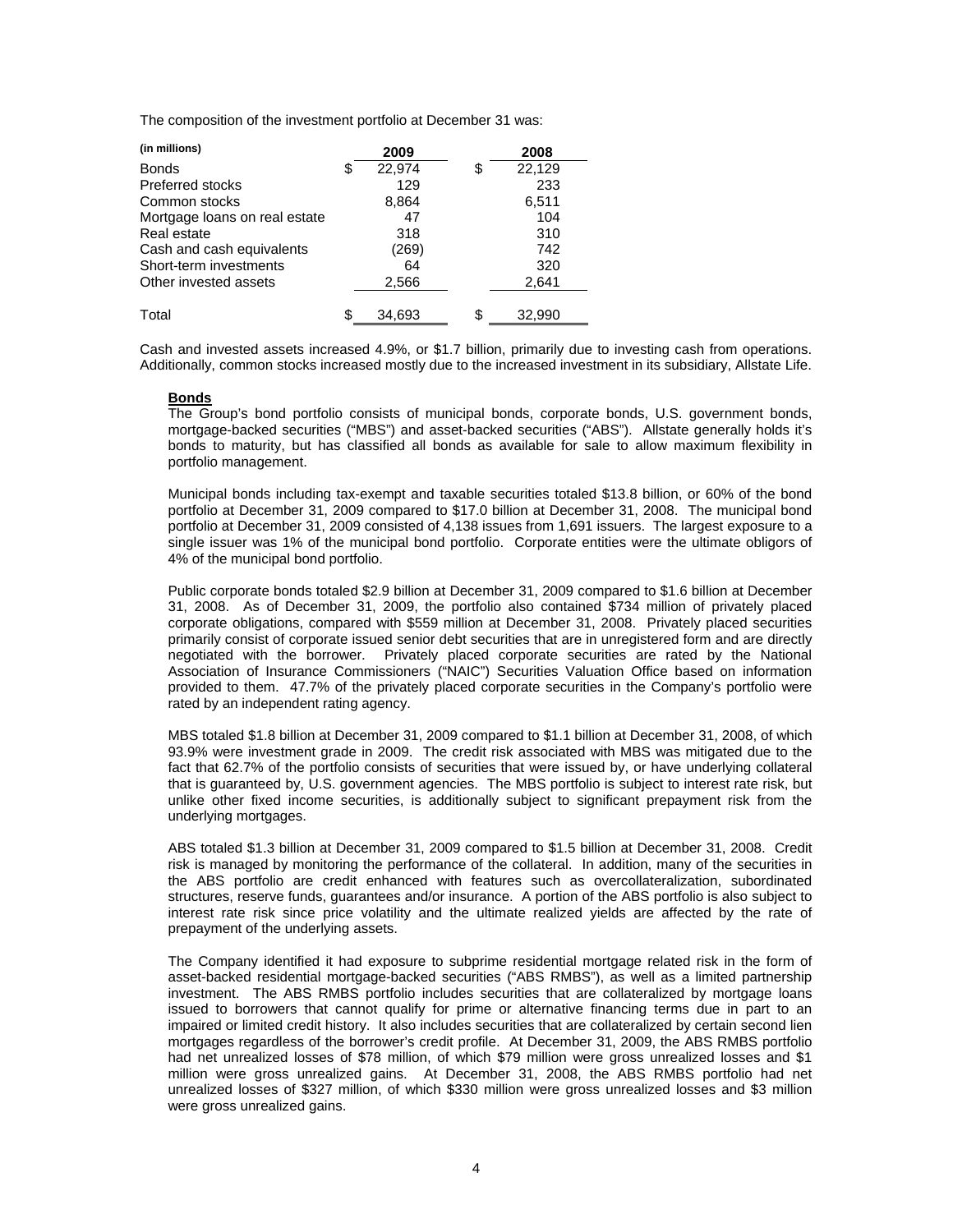The Company continues to believe that the unrealized losses on these securities are not predictive of the ultimate performance and the unrealized losses should reverse over the remaining lives of the securities. The Company anticipates that these securities will recover in line with it's best estimate of the expected cash flows which are used for other-than-temporary impairment evaluations as well as managing the portfolio.

At December 31, 2009, 93.4% of the consolidated bond portfolio was rated investment grade, which is defined as a security having a rating of Aaa, Aa, A or Baa from Moody's, a rating of AAA, AA, A or BBB from S&P, Fitch, Dominion, or Realpoint, a rating of aaa, aa, a or bbb from A.M. Best, or a comparable internal rating if an externally provided rating is not available, which is consistent with the NAIC rating.

Bonds are carried at amortized cost. The fair value of bonds was \$23.4 billion and \$20.9 billion at December 31, 2009 and 2008, respectively. At December 31, 2009, unrealized net capital gains on the bond portfolio, which are measured as the difference between statement value and fair value, were \$417 million compared to unrealized net capital losses of \$1.2 billion as of December 31, 2008.

### **Equity securities**

Equity securities include common and non-redeemable preferred stocks, and investments in affiliates. The \$2.4 billion increase in common stocks was attributable to investing cash from operations, cash on hand and proceeds from short-term investments. Additionally, common stocks increased due to the increased investment in its subsidiary, Allstate Life, of \$714 million.

### **Mortgage loans on real estate**

Allstate's investment in mortgage loans decreased from \$104 million at December 31, 2008 to \$47 million at December 31, 2009. The decrease was due to the repayment of twelve mortgages in 2009. The Company closely monitors the commercial mortgage loan portfolio on a loan-by-loan basis. Loans with an estimated collateral value less than the loan balance, as well as loans with other characteristics indicative of higher than normal credit risks, are reviewed at least quarterly for purposes of establishing valuation allowances and placing loans on non-accrual status as necessary. Accrual of income is suspended for mortgage loans that are in default or when full and timely collection of principal and interest payments is not probable. The underlying collateral values are based upon either discounted property cash flow projections or a commonly used valuation method that utilizes a one-year projection of expected annual income divided by a market based expected rate of return.

### **Short-term investments**

The short-term investment portfolio was \$64 million and \$320 million at December 31, 2009 and 2008, respectively. The \$256 million decrease was a result of increased investments in common stock and bonds for enhanced yields.

### **Other assets**

The Company is in a current federal income tax payable position of \$363 million at December 31, 2009. In the prior year, the Company was in a recoverable position of \$713 million. The change was primarily related to the increase in net income.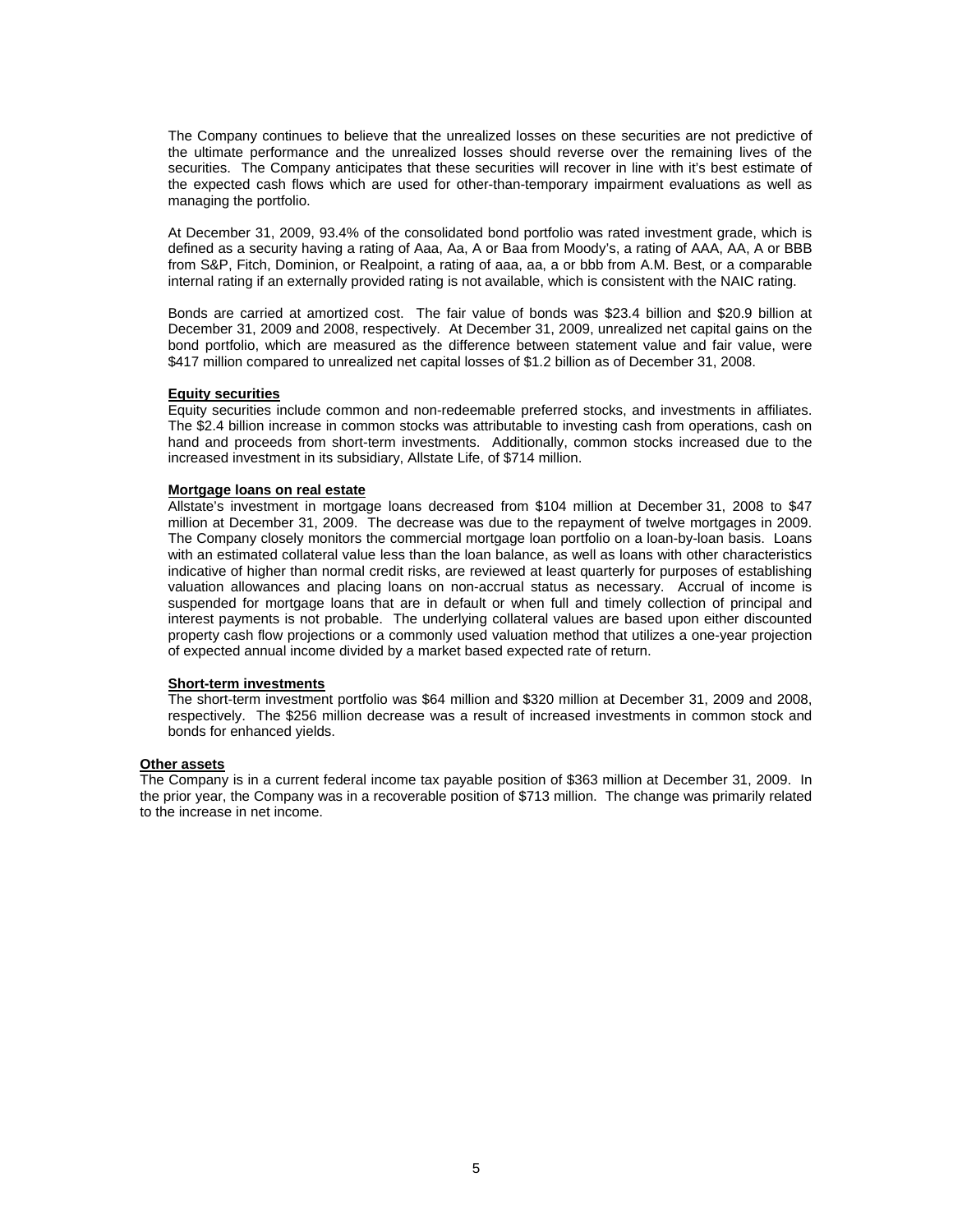## **Reserves for losses and loss adjustment expenses**

Activity in the reserve for losses and loss adjustment expenses, on a net basis, was summarized as follows at December 31:

| (in millions)          | 2009        | 2008        |
|------------------------|-------------|-------------|
| Balance at January 1   | 14,864<br>S | 14,232<br>S |
| Current year           | 17,264      | 18,197      |
| Prior years            | (69)        | 212         |
| Total incurred         | 17,195      | 18,409      |
| Paid related to:       |             |             |
| Current year           | 11.285      | 11,609      |
| Prior years            | 6,271       | 6,168       |
| Total paid             | 17,556      | 17,777      |
| Balance at December 31 | 14.503      | S<br>14,864 |
|                        |             |             |

Incurred losses and loss adjustment expenses attributable to insured events of prior years were \$(69) million and \$212 million as a result of the reestimation of unpaid losses and loss adjustment expenses for the years ending December 31, 2009 and 2008, respectively. During 2009, favorable development in incurred losses and loss adjustment expenses related to prior years was primarily due to a reduction in catastrophe losses. During 2008, incurred losses and loss adjustment expenses related to prior years were primarily composed of litigation settlements and catastrophe losses. These changes were generally the result of ongoing analyses of recent loss development trends. Initial estimates were revised as additional information regarding claims became known.

### **Other liabilities**

Commissions payable, contingent commissions and other similar charges decreased \$559 million due to the change in sponsorship of certain Other Postretirement Employee Benefit plans from the Company to the Corporation. Payable for securities decreased \$425 million as a result of the lower volume of trades near the end of December.

# **Capital and surplus**

The following table summarizes Allstate's capital position at the end of the last two years.

| (in millions)                                 | 2009         | 2008   |  |
|-----------------------------------------------|--------------|--------|--|
| Common capital stock                          | \$           |        |  |
| Gross paid in and contributed surplus         | 4.237        | 3.364  |  |
| Unassigned funds (surplus)                    | 10,558       | 9,638  |  |
| Aggregate write-ins for special surplus funds | 232          | 29     |  |
| Total surplus as regards policyholders        | \$<br>15.031 | 13.035 |  |

Total surplus as regards policyholders increased 15.4%, or \$2.0 billion, and was comprised of the following main items:

- \$1.3 billion in net income
- \$874 million in capital contributions from parent
- \$303 million decrease in non-admitted assets

Offsetting these increases were \$203 million in additional minimum pension liability, \$179 million decrease in unrealized capital gain driven by the decrease in the investment of a subsidiary (Allstate Life), offset by trading gains due to the improved market conditions and an \$88 million decrease in net deferred income tax.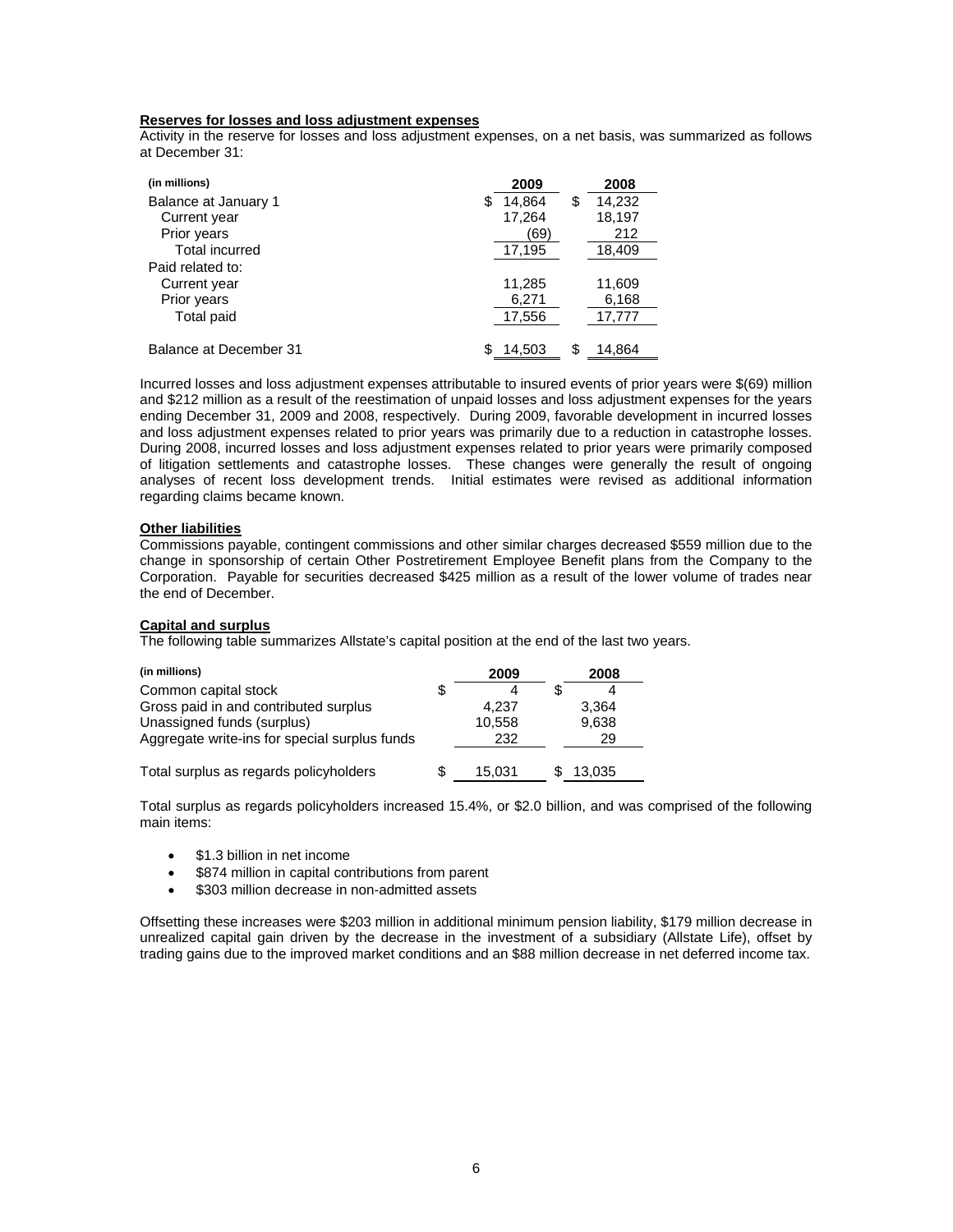# **RESULTS OF OPERATIONS**

| (in millions)                                                                               | 2009         | 2008         |
|---------------------------------------------------------------------------------------------|--------------|--------------|
| Premiums earned                                                                             | \$<br>23,992 | \$<br>24,776 |
| Losses incurred                                                                             | 14,288       | 15,233       |
| Loss expenses incurred                                                                      | 2,907        | 3,086        |
| Other underwriting expenses incurred                                                        | 5,997        | 6,210        |
| Total underwriting deductions                                                               | 23,192       | 24,619       |
| Net underwriting gain (loss)                                                                | 800          | 157          |
| Net investment income earned                                                                | 1,111        | 1,439        |
| Net realized capital gains (losses)                                                         | (328)        | (860)        |
| Net investment gain (loss)                                                                  | 783          | 579          |
| Total other income                                                                          | 166          | 213          |
| Net income, after dividends to policyholders but before<br>federal and foreign income taxes | 1,749        | 950          |
| Federal and foreign income taxes incurred                                                   | 453          | 253          |
| Net income                                                                                  | \$<br>1,296  | \$<br>697    |

### **Net underwriting gain**

The \$643 million increase in underwriting gain was primarily due to lower catastrophe losses, partially offset by increases in auto and homeowner claim frequency and homeowner severities.

The Discontinued Lines and Coverages segment generated an underwriting loss of \$32 million in 2009, mainly related to a \$28 million unfavorable reestimate of other reserves and a \$13 million unfavorable reestimate of environmental reserves. The overall underwriting loss was partially offset by an \$8 million favorable reestimate of asbestos reserves largely the a result of the annual third quarter 2009 review using established industry and actuarial "ground up" best practices.

### **Net investment income earned**

Net investment income earned decreased from \$1.4 billion in 2008 to \$1.1 billion in 2009. The change was primarily due to decreases of \$184 million in interest income on fixed income securities and \$56 million from investments in partnerships. In addition, the annualized estimated investment yield decreased to 3.74% in December 2009 from 4.41% in December 2008.

### **Net realized capital gains (losses)**

Net realized capital losses of \$861 million in 2008 decreased \$533 million resulting in net realized capital losses of \$328 million in 2009. Several write-downs taken in 2008 were reversed in December 2009 in accordance with SSAP No. 43R - Loan-backed and Structured Securities which caused the year-over-year distortion. Impairments were much lower in 2009 compared to 2008 due to this revised accounting guidance. In addition, the portfolio benefited from trading gains during 2009 as market conditions improved.

## **Other**

In 2009, the Company became aware of allegations that some employees responsible for trading equity securities in certain portfolios of two AIC defined benefit pension plans and certain portfolios of AIC and an AIC subsidiary may have timed the execution of certain trades in order to enhance their individual performance under incentive compensation plans, without regard to whether such timing adversely impacted the actual investment performance of the portfolios.

The Company retained outside counsel, who in turn engaged an independent economic consulting firm to conduct a review and assisted the Company in understanding the facts surrounding, and the potential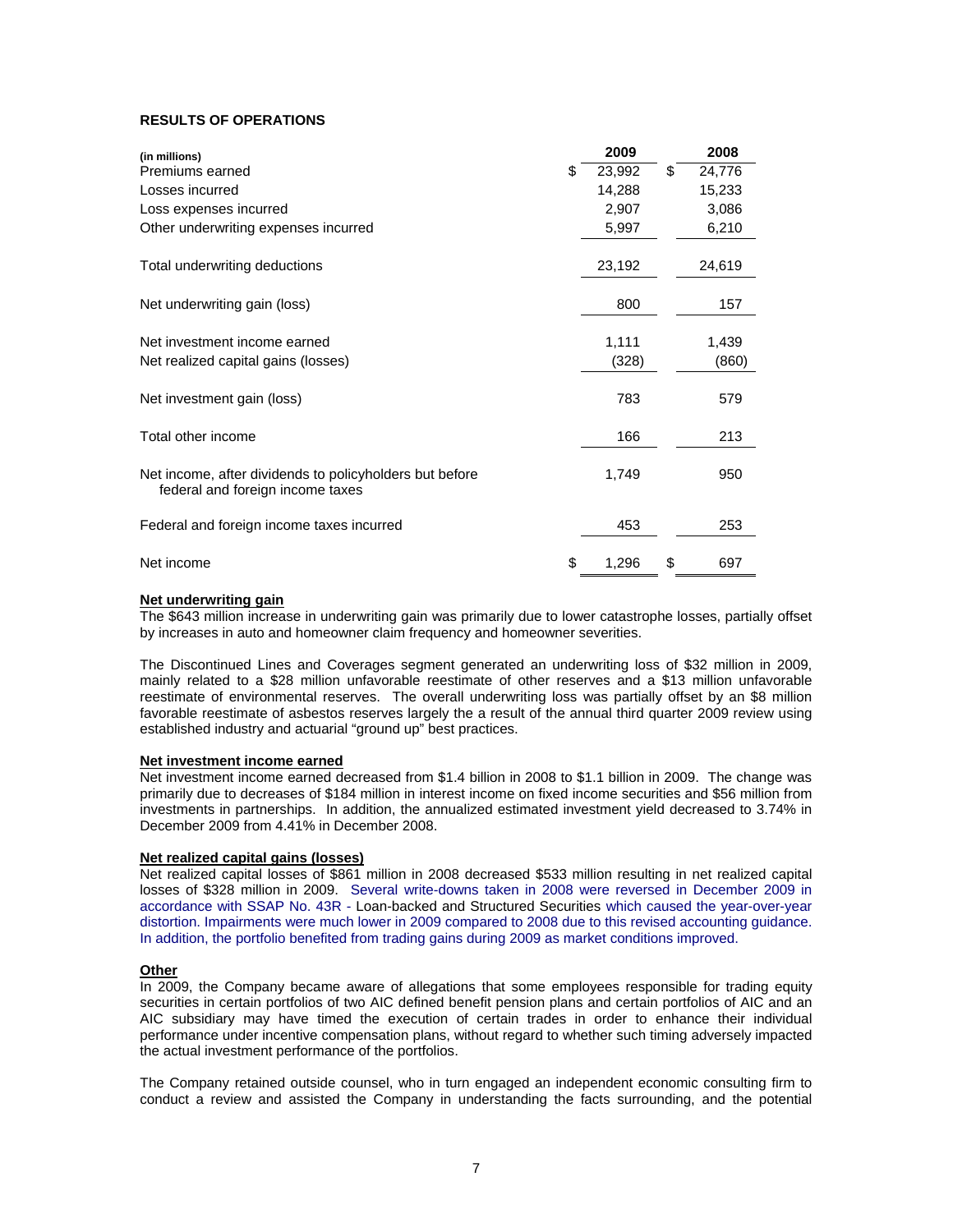implications of, the alleged timing of these trades for the period from June 2003 to May 2009. The consulting firm reported that it was unable to determine from the Company's records the precise amounts by which portfolio performance might have been adversely impacted during that period. Accordingly, the economic consultant applied economic modeling techniques and assumptions reasonably designed to estimate the potential adverse impact on the pension plans and the company accounts, taking into account, among other things, the distinctions between the pension plans and the Company's portfolios.

Based on their work, the economic consultants estimated that the performance of the pension plans' portfolios could have been adversely impacted by approximately \$91 million (including interest) and that the performance of the Company's portfolios could have been adversely impacted by approximately \$116 million (including interest) in the aggregate over the six-year period under review. The Company believes the financial statements and those for the pension plans properly reflected the portfolios' actual investment performance results during the entire period that was reviewed.

In December 2009, based on the economic consultant's modeled estimates, the Company paid an aggregate of \$91 million into the two defined benefit pension plans. These payments had no material impact on the Company's reported earnings or surplus, but reduced the Company's assets, operating cash flows, and unfunded pension liability to the plans. At December 31, 2009, the Company's total assets, operating cash flows and surplus were \$40.9 billion, \$1.6 billion and \$15.0 billion, respectively. At all times during this period, the plans were adequately funded pursuant to applicable regulatory and actuarial requirements. As a result of these additional funds in the plans, the Company's future contributions to the plans, based on actuarial analysis, may be reduced. Using the economic consultant's calculation of the potential adverse impact on the portfolios, the Company currently estimates that the additional compensation paid to all the employees working in the affected area was approximately \$1.2 million over the six-year period as a result of these activities. In late 2009, the Company retained an independent investment firm to conduct portfolio management and trading activity for the specific portfolios impacted by these activities. The Company has reported this matter to the U.S. Department of Labor and the U.S. Securities and Exchange Commission and has advised both agencies that the Company will respond to any questions they might have.

# **CASH FLOW AND LIQUIDITY**

The following table summarizes cash flow.

| (in millions)                                                   | 2009    | 2008    |
|-----------------------------------------------------------------|---------|---------|
| Net cash from operations                                        | 1.630   | 1.751   |
| Net cash from investments                                       | (3,602) | 3.393   |
| Net cash from financing and miscellaneous sources               | 705     | (4.461) |
| Net change in cash, cash equivalents and short-term investments | (1.267) | 683     |

The Company's operations typically generate substantial positive cash flows from operations as most premiums are received in advance of the time claim payments are made. Cash provided from investments decreased in 2009 as a result of investing cash and short-term investments in long-term assets during the year. Cash provided from financing increased as a result of not paying dividends to the stockholder in 2009.

### **Financial strength ratings and outlook**

Allstate's financial strength ratings and outlook were Aa3 (stable), AA- (negative) and A+ (stable) by Moody's, S&P and A.M. Best, respectively, at December 31, 2009.

# **Risk based capital**

The NAIC has a standard to help assess the solvency of insurance companies, which is referred to as risk based capital ("RBC"). The standard is based on a formula for determining each insurer's RBC and a model law specifying regulatory actions if an insurer's RBC falls below specified levels. The formula for calculating RBC takes into account asset and credit risks, but places more emphasis on underwriting factors for reserving and pricing. At December 31, 2009, the RBC for each of the insurers comprising the Group was significantly above levels that would require regulatory action.